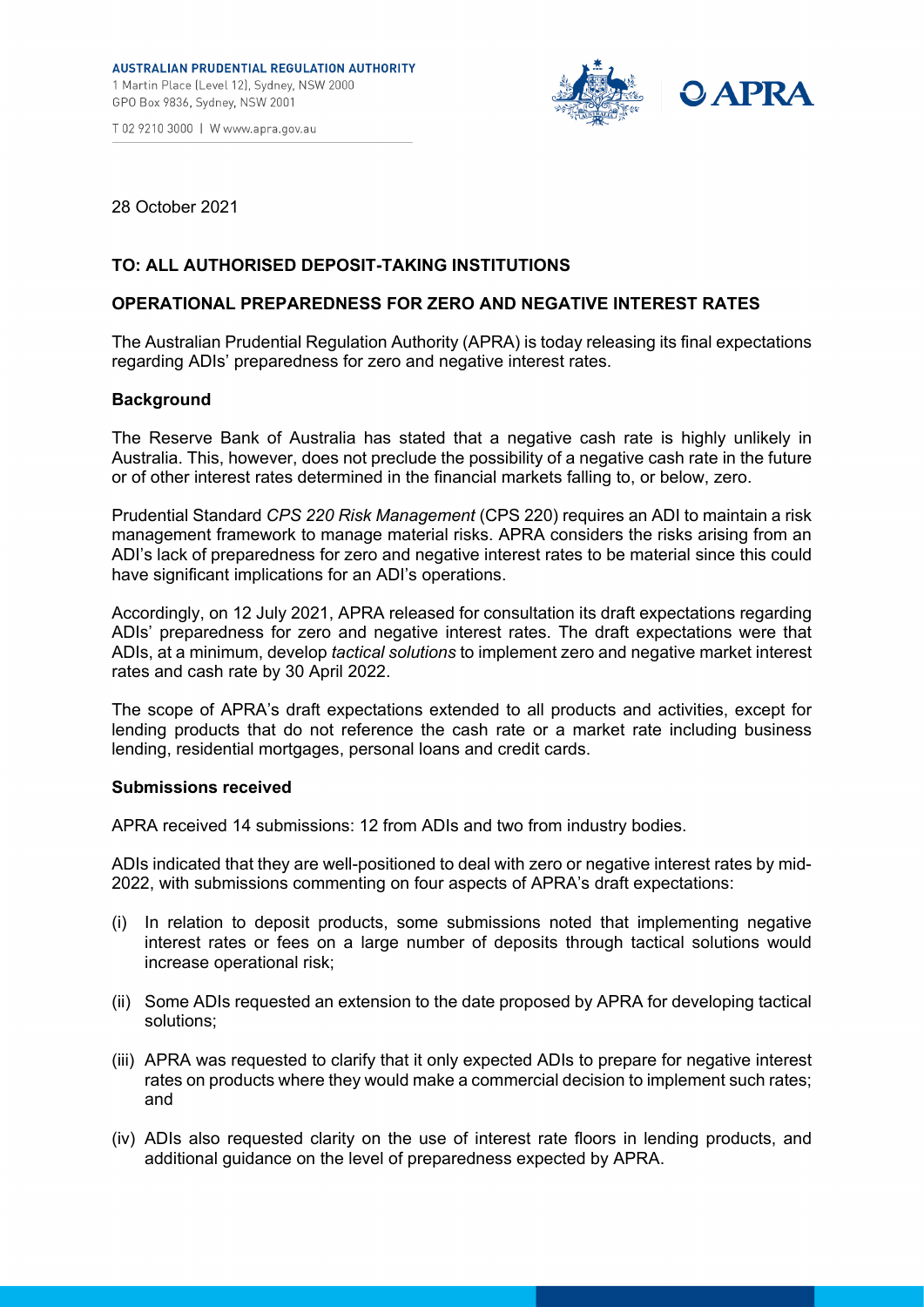Finally, a number of submissions noted that negative interest or additional fees would not be consistent with the definition of 'basic deposit products' in the *Corporations Act 2001* and queried whether ADIs needed to be prepared for the additional obligations that would apply as a result of this.

### **Final expectations**

Consistent with APRA's draft expectations, APRA expects ADIs to, at a minimum, develop tactical solutions[1](#page-1-0) to implement zero and negative market interest rates and cash rate.

APRA has made two changes to the draft expectations to account for the comments made:

- (i) Customer accounts (including those of related parties) with an aggregate deposit balance of less than \$10 million have been excluded from the scope of APRA's expectations<sup>[2](#page-1-1)</sup>, noting industry feedback that tactical solutions would increase operational risk due to the large number of customers involved<sup>[3](#page-1-2)</sup>; and
- (ii) APRA has extended the timeframe for development of tactical solutions to 31 July 2022, recognising the low likelihood of widespread negative interest rates in the near term.

In addressing the other comments, APRA notes the following:

- APRA recognises that ADIs may make a commercial decision not to implement zero and negative interest rates on certain products that are in scope for APRA's expectations. However, APRA expects ADIs to prepare for zero and negative rates on all products and activities that are in scope, given APRA's objective is to facilitate consistency in preparedness across the industry.
- Interest rate floors in lending products that reference the cash rate or a market rate are an acceptable solution. However, given the higher likelihood of negative interest rates on deposits of \$10 million or more, APRA expects ADIs' preparations to extend beyond the use of zero interest rate floors on such deposits.
- In developing tactical solutions, APRA expects ADIs to pre-position themselves by 31 July 2022 in all relevant aspects of the products and activities that are in scope, including customer communications and disclosures. As a result of a deposit product no longer qualifying as a 'basic deposit product', additional requirements administered by ASIC may apply under the *Corporations Act 2001*. An ADI affected by this should pre-position itself to ensure compliance with the additional requirements.
- Following the development of tactical solutions by 31 July 2022, APRA expects ADIs to be able to implement the solutions within three months, if required.

<span id="page-1-0"></span><sup>1</sup> Tactical solutions are typically shorter-term fixes, involving workarounds on the periphery of existing systems, along with overrides in downstream systems. Solutions that generate an economic outcome that is equivalent to a negative interest rate are acceptable, subject to the appropriate risk management considerations.

<span id="page-1-1"></span><sup>&</sup>lt;sup>2</sup> Lendina products that do not reference the cash rate or a market rate, including business lending, residential mortgages, personal loans and credit cards, remain outside the scope of APRA's expectations.

<span id="page-1-2"></span><sup>&</sup>lt;sup>3</sup> ADIs should assess operational risks associated with tactical solutions and ensure there are appropriate controls in place to manage them. ADIs should also consider any relevant conduct-related issues, including the fair treatment of clients, asymmetry of information and potential for conflicts of interest.